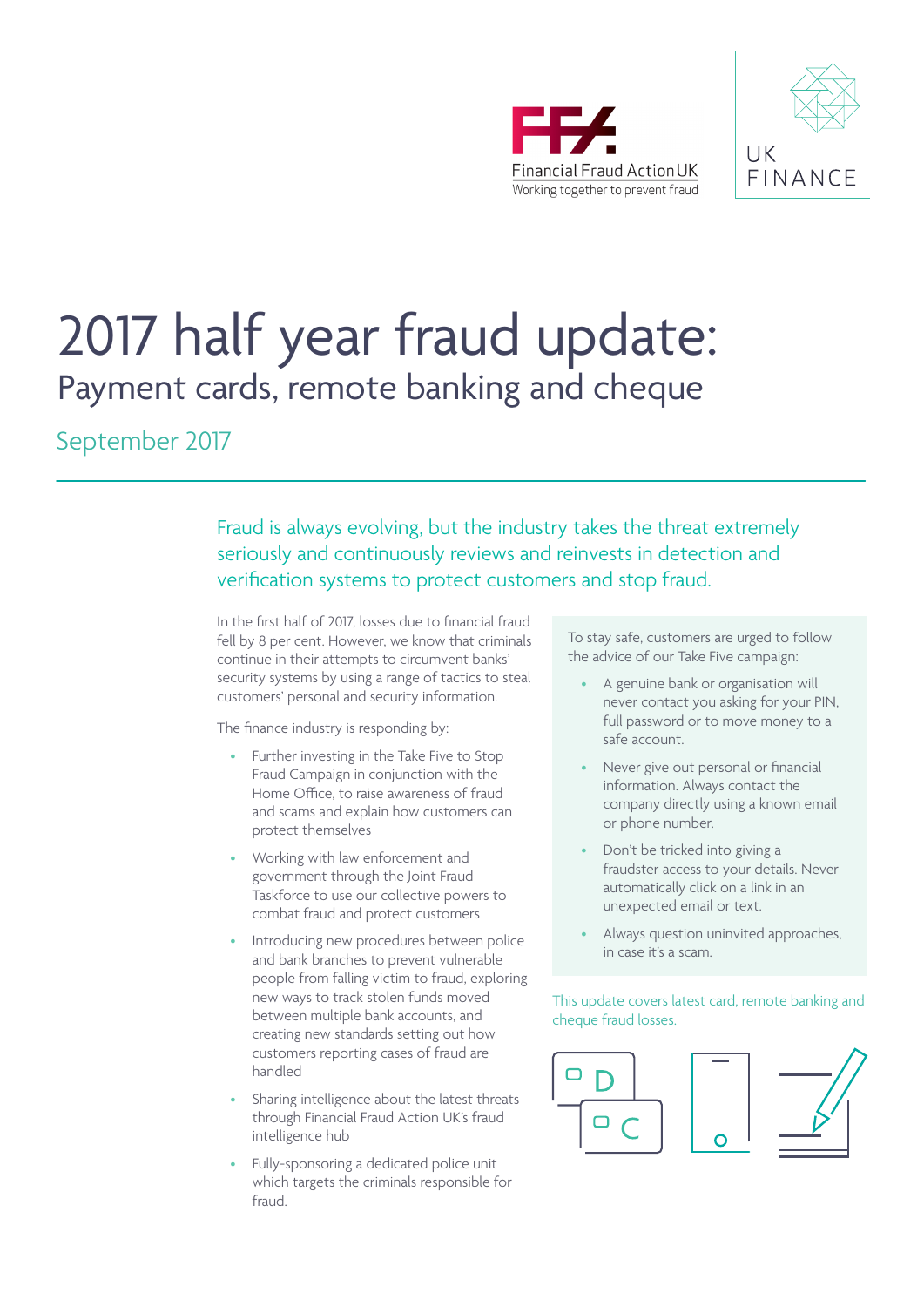## Fraud: January to June 2017

|                                                               | Total<br>financial<br>fraud | H1 2013 | H <sub>2</sub> 2013                                                                                                                                                                                                                                  | H1 2014 | H <sub>2</sub> 2014                                                                                                                                               | H1 2015   | H <sub>2</sub> 2015     | H <sub>1</sub> 2016                                                                                                                                                                                                                                                                                                                       | H <sub>2</sub> 2016 | H1 2017 | H116/<br>H117<br>$\%$ |
|---------------------------------------------------------------|-----------------------------|---------|------------------------------------------------------------------------------------------------------------------------------------------------------------------------------------------------------------------------------------------------------|---------|-------------------------------------------------------------------------------------------------------------------------------------------------------------------|-----------|-------------------------|-------------------------------------------------------------------------------------------------------------------------------------------------------------------------------------------------------------------------------------------------------------------------------------------------------------------------------------------|---------------------|---------|-----------------------|
|                                                               | Pre-<br>vented<br>Value     | N/A     | N/A                                                                                                                                                                                                                                                  | N/A     | N/A                                                                                                                                                               | £939.5m   | £821.5m                 | £678.7m                                                                                                                                                                                                                                                                                                                                   | £708.9m             | £751.4m | 11%                   |
|                                                               | Cases                       | 595,855 | 665,928                                                                                                                                                                                                                                              | 687,080 | 631,119                                                                                                                                                           | 610,225   | 816,019                 | 937,274                                                                                                                                                                                                                                                                                                                                   | 920,232             | 937,518 | $0\%$                 |
|                                                               | Gross<br>Loss               | £264.7m | £288.6m                                                                                                                                                                                                                                              | £306.9m | £290.6m                                                                                                                                                           | £320.3m   | £435.3m                 | £400.4m                                                                                                                                                                                                                                                                                                                                   | £516.5m             | £366.4m | -8%                   |
| Every 15<br>seconds,<br>someone is<br>defrauded in<br>the UK. | before                      |         | Financial fraud losses across payment cards,<br>remote banking and cheques totalled £366.4<br>cent compared to the same period in 2016.<br>There were 937,518 cases of financial fraud                                                               |         | million in January to June 2017, a decrease of 8 per<br>during the first six months of this year, a figure<br>that has remained flat compared with the year       | $\bullet$ | half of 2016.           | Prevented fraud totalled £751.4 million in the<br>first half of 2017. This represents incidents that<br>were detected and prevented by banks and<br>card companies and is equivalent to £6.72 in<br>every £10 of attempted fraud being stopped<br>The proportion of prevented fraud has<br>increased from £6.29 in every £10 in the first |                     |         |                       |
| What's driving<br>the fraud<br>losses?                        | drivers.                    |         | that can be attributed to individual methods,                                                                                                                                                                                                        |         | Fraudsters use a wide range of tactics. While it is<br>not possible to be more specific about the values<br>intelligence from our members highlights the main     |           |                         | Recent intelligence suggests that criminals are<br>increasingly using scam text messages to trick<br>customers into giving away details and clicking<br>on links. At the same time, fraudsters are sending<br>phishing emails purporting to be from major online                                                                          |                     |         |                       |
|                                                               |                             |         | In the first half of 2017, criminals' use of<br>compromised personal and financial details<br>continued to be a key driver of fraud losses.<br>Customer details are primarily stolen through<br>well as through impersonation scams.                 |         | online attacks, such as data hacks and malware, as                                                                                                                |           | customers use.          | retailers and internet companies, which many<br>Data breaches continue to be a major contributor<br>to fraud losses. Stolen data may be used to commit<br>fraud directly, for example card details are used to<br>make online purchases. Criminals also use personal<br>and financial information obtained in a breach to                 |                     |         |                       |
| Over two thirds<br>of financial fraud<br>is prevented by      |                             |         | In an impersonation scam, fraudsters contact<br>customers by phone, email or text message<br>pretending to represent a trusted organisation,<br>such as a bank, the police, a utility company or                                                     |         |                                                                                                                                                                   |           |                         | target individuals in impersonation scams, while the<br>publicity around the incident itself can be used to<br>add authenticity to a fraudulent approach.                                                                                                                                                                                 |                     |         |                       |
| the industry.                                                 |                             |         | a government department. Often the approach<br>claims there has been suspicious activity on an<br>account, account details need to be 'updated'<br>as passwords, card and bank account details, or<br>into allowing remote access to their computer. |         | or 'verified', or a refund is due. The criminal then<br>attempts to trick their intended victim into giving<br>away their personal or financial information, such |           | machines and in stores. | Intelligence also suggests there continues to be a<br>rise in distraction thefts and card entrapment at<br>ATMs, with fraudsters obtaining both the card and<br>the PIN. This enables them to commit fraud at cash                                                                                                                        |                     |         |                       |
| Our fraud data                                                |                             |         |                                                                                                                                                                                                                                                      |         | Financial Fraud Action UK publishes both the value<br>of fraud losses and the number of cases. The data<br>is reported to us by our members which include         |           |                         | fraud was carried out on two cards, but they both<br>belonged to the same person, this would represent<br>two instances of fraud, not one.                                                                                                                                                                                                |                     |         |                       |
|                                                               |                             |         | financial providers, credit, debit and charge card<br>issuers, and card payment acquirers.                                                                                                                                                           |         | Each incident of fraud does not equal one person<br>being defrauded, but instead refers to the number                                                             |           |                         | All fraud loss figures, unless otherwise indicated,<br>are reported as gross. This means the figures<br>represent the total value of fraud including any<br>money subsequently recovered by a bank.                                                                                                                                       |                     |         |                       |

of cards or accounts defrauded. For example, if a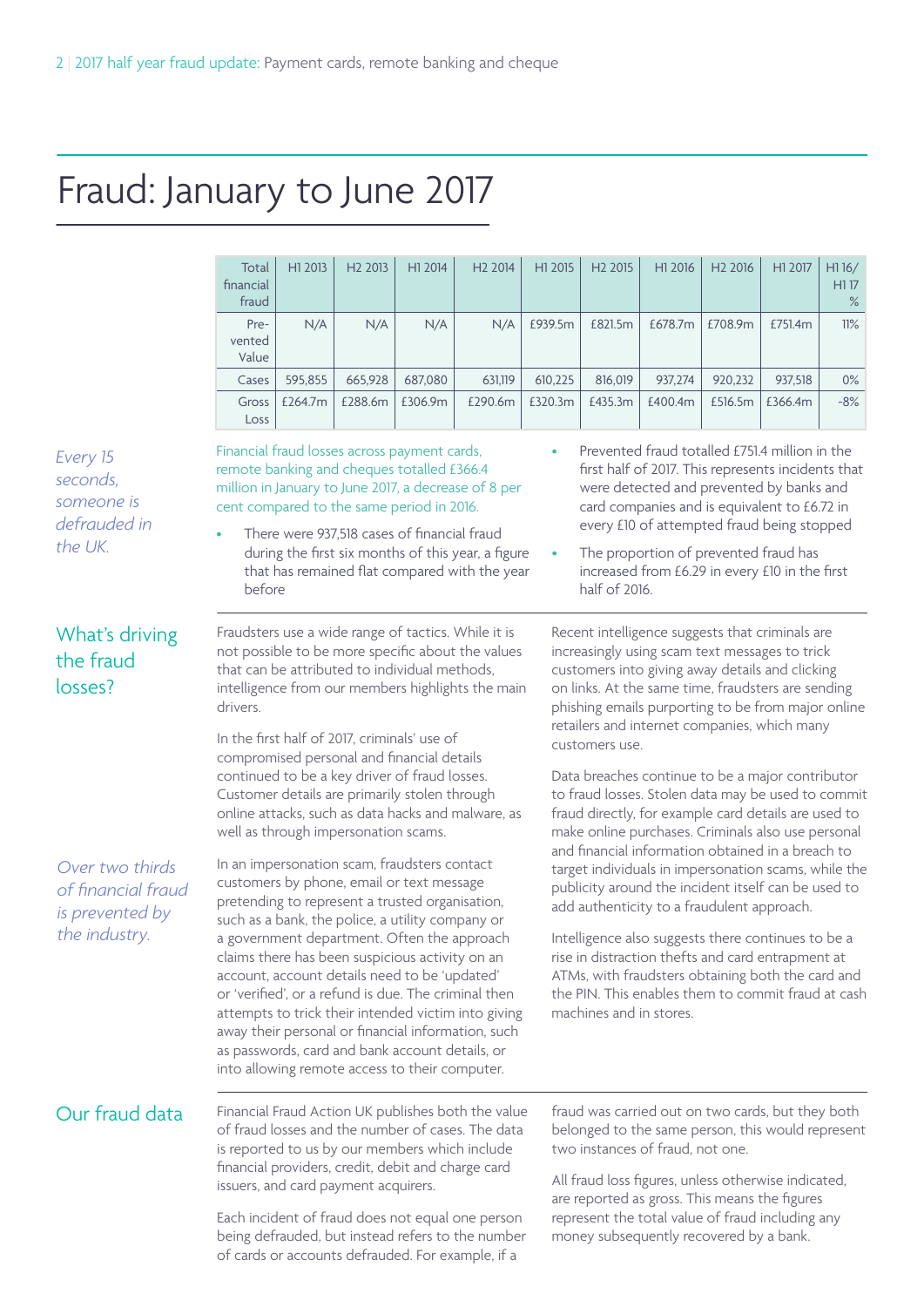## Debit and credit and other payment card fraud



| Total<br>UK-issued<br>payment card<br>fraud | H1 2013 | H <sub>2</sub> 2013 | H1 2014 | H <sub>2</sub> 2014 | H1 2015 | H <sub>2</sub> 2015 | H1 2016 | H <sub>2</sub> 2016 | H1 2017 | H116/<br>H117<br>$\%$ |
|---------------------------------------------|---------|---------------------|---------|---------------------|---------|---------------------|---------|---------------------|---------|-----------------------|
| Prevented<br>value                          | N/A     | N/A                 | N/A     | N/A                 | £366.3m | £477.3m             | £475.7m | £510.3m             | £502.4m | 6%                    |
| Loss value                                  | £216.1m | £234.1m             | £247.6m | £231.4m             | £244.6m | £323.5m             | £321.5m | £296.5m             | £287.3m | $-11\%$               |
| Number of<br>cases                          | 581,005 | 650.912             | 671.388 | 616.824             | 593.417 | 793.775             | 917.479 | 903.247             | 917.686 | $0\%$                 |

#### Total UK-issued payment card fraud

#### This covers fraud on debit, credit, charge and ATM-only cards issued in the UK.

Payment card fraud losses are organised into five categories: remote card purchase, lost and stolen, card not received, counterfeit card and card ID theft.

Fraud losses on cards totalled £287.3 million in January to June 2017, a decrease of 11 per cent on the same period in 2016.

Over this period, overall card spending grew by 8.4 per cent. Card fraud as a proportion of card purchases is therefore 7.5p for every £100 spent, down from 8.7p at the end of H1 2016.

A total of £502.4 million of card fraud was stopped by banks and card companies in the first half of 2017, a rise of 6 per cent on 2016. This is equivalent to £6.36 in every £10 of attempted card fraud being prevented.

The finance industry is tackling card fraud by:

- Investing in new, innovative security tools, including even more sophisticated ways of authenticating customers
- Providing fraud screening detection tools for retailers such as the continued growth in the use of 3D Secure technology which protects purchases by card over the internet
- Speedily, safely and securely identifying compromised card details through FFA UK's intelligence hub so that card issuers can put protections in place
- Working with government and law enforcement in the Joint Fraud Taskforce to use our collective powers, systems and resources to crack down on financial fraud
- Fully-sponsoring a specialist police unit, the Dedicated Card and Payment Crime Unit, which targets organised criminals responsible for card fraud.

#### Remote card purchase fraud

| Remote<br>purchase<br>fraud | H1 2013 | H <sub>2</sub> 2013 | H1 2014    | H22014  |         | H1 2015 H2 2015   | H12016  | H <sub>2</sub> 2016         | H1 2017 | H116/<br>H117<br>$\%$ |
|-----------------------------|---------|---------------------|------------|---------|---------|-------------------|---------|-----------------------------|---------|-----------------------|
| Loss value                  | £142.0m | £159.1m             | £174.5 $m$ | £157.0m |         | £171.7m   £226.7m |         | £224.1m   £208.2m   £205.5m |         | $-8%$                 |
| Number of 1                 | 443.164 | 508.834             | 537.302    | 481.844 | 473.504 | 639.580           | 728.087 | 709.745                     | 704.465 | $-3%$                 |
| cases                       |         |                     |            |         |         |                   |         |                             |         |                       |

This fraud occurs when a criminal uses stolen card details to buy something on the internet, over the phone or through mail order. It is also referred to as card-not-present (CNP) fraud.

Losses due to remote purchase fraud fell by 8 per cent to £205.5 million in the first half of 2017.

Intelligence suggests remote purchase fraud continues to result mainly from criminals using card details stolen through data hacks, via phishing emails, and text messages.

Contained within these figures, e-commerce card fraud totalled an estimated £154.5 million in H1 2017, down 1 per cent compared to the first half of 2016.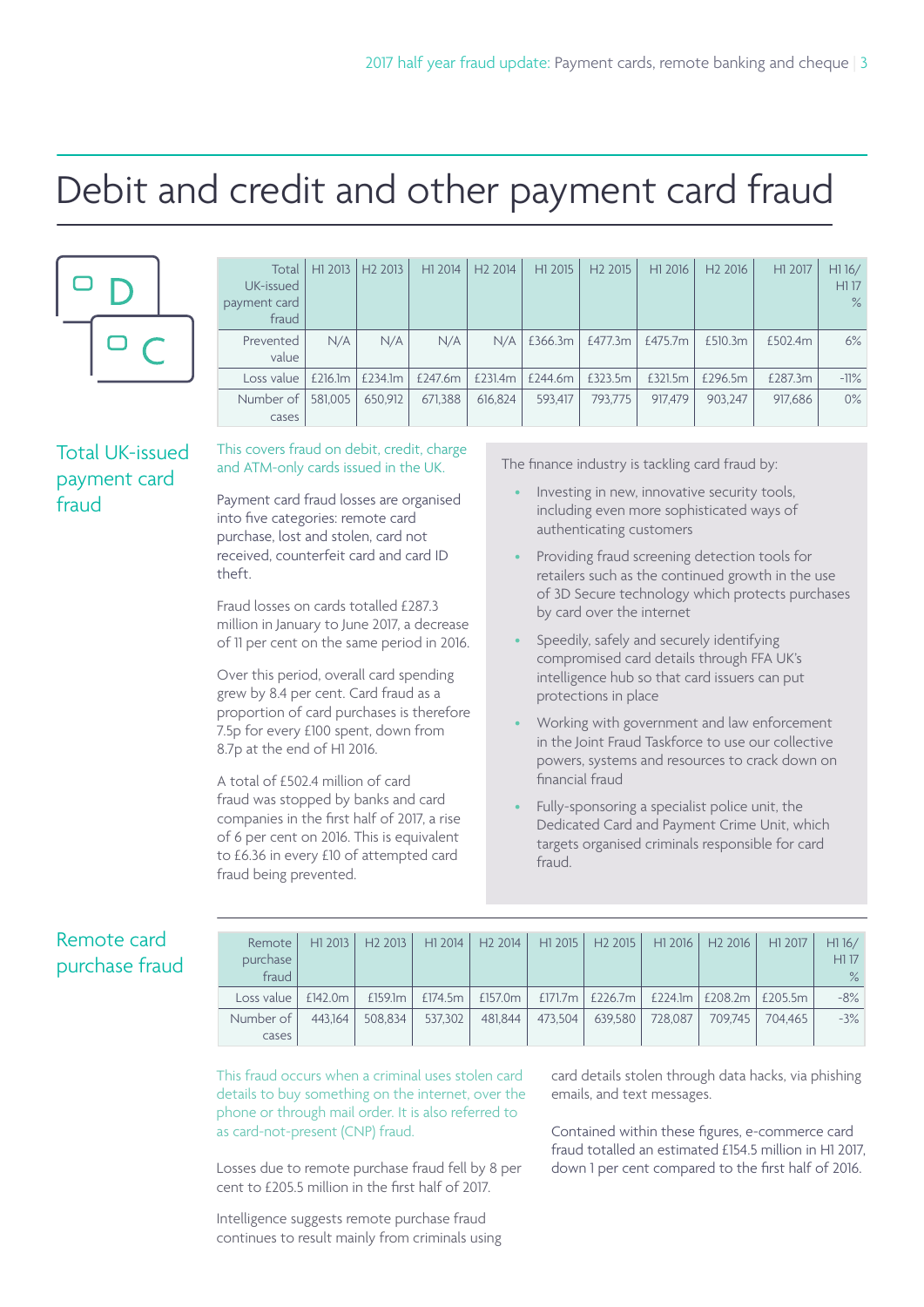| Remote<br>purchase fraud:<br>E-commerce /<br>Mail order and<br>telephone order | H <sub>1</sub> 2013 | H <sub>2</sub> 2013 | H1 2014 | H <sub>2</sub> 2014   | H1 2015 | H <sub>2</sub> 2015 | H <sub>1</sub> 2016   | H <sub>2</sub> 2016 | H1 2017 | H116/<br>H117 % |
|--------------------------------------------------------------------------------|---------------------|---------------------|---------|-----------------------|---------|---------------------|-----------------------|---------------------|---------|-----------------|
| E-commerce                                                                     | £96.5m              | £108.0m             | £118.5m | $f100.6m$   $f107.2m$ |         | £154.2m             | $f156.4m$   $f152.4m$ |                     | f154.5m | $-1\%$          |
| Mail and<br>telephone order                                                    | f455m               | f511m               | £56.0m  | £56.4m                | £64.4m  | £72.5m              | f677m                 | f 55.8m             | f510m   | $-25%$          |

How to stay safe from this fraud:

- If you're using a retailer for the first time, always take time to research them before you give them any of your details. Be prepared to ask questions before making a payment
- Trust your instincts if an offer looks too good to believe then it probably is. Be suspicious of prices that are too good to be true
- Look for the padlock symbol in the web address bar. It's a good indication that a retailer is reputable
- Only use retailers you trust, for example ones you know or have been recommended to you. If you're buying an item made by a major brand, you can often find a list of authorised sellers on their official website.

### Lost and stolen fraud

| Lost and stolen   H1 2013   H2 2013   H1 2014<br>fraud |        |        |        |        |        | H2 2014   H1 2015   H2 2015   H1 2016   H2 2016   H1 2017 |         |         |         | H116/<br>H117% |
|--------------------------------------------------------|--------|--------|--------|--------|--------|-----------------------------------------------------------|---------|---------|---------|----------------|
| Loss value                                             | £28.2m | £30.6m | £29.2m | £30.5m | £30.3m | £43.8m                                                    | E49.5m  | E46.8m  | E47.8m  | $-3%$          |
| Number of<br>cases                                     | 65.266 | 73.701 | 66.218 | 67.725 | 61.500 | 82.302                                                    | 109.110 | 122.054 | 148.554 | 36%            |

This fraud occurs when a criminal uses a lost or stolen card to make a purchase (whether remotely or face-to-face), takes money out at an ATM or in a branch or makes a payment from one card to another. Losses due to lost and stolen fraud fell by 3 per cent in the first half of 2017 to £47.8 million. The number of incidents increased by 36 per cent, indicating a lower loss value per individual case as bank systems detected fraudulent spending on a lost or stolen card more quickly.

Intelligence suggests a major cause of lost and stolen fraud is distraction thefts and card entrapment at ATMs, with fraudsters obtaining both the card and the PIN enabling them to commit fraud at cash machines and in stores.

How to stay safe from lost and stolen fraud:

- Always report any lost or stolen cards to your bank or card company straight away
- Make sure you fully cover your PIN with your free hand or purse whenever you enter it
- If you spot anything suspicious with an ATM, or someone is watching you, then do not use the machine and report it to your bank
- Check your statements regularly and if you spot any payments you don't recognise then contact your card company immediately.

#### Card not received fraud

| Card not I<br>received fraud |       |       |       |       |       |       |       | H1 2013   H2 2013   H1 2014   H2 2014   H1 2015   H2 2015   H1 2016   H2 2016   H1 2017 |       | H116/<br>H117% |
|------------------------------|-------|-------|-------|-------|-------|-------|-------|-----------------------------------------------------------------------------------------|-------|----------------|
| Loss value                   | £4.6m | £5.8m | £5.0m | £5.0m | £5.7m | £5.9m | £6.1m | £6.4m                                                                                   | £5.5m | $-10\%$        |
| Number of I                  | 4.278 | 4.847 | 4.366 | 4.936 | 5.033 | 5.686 | 5.685 | 5.692                                                                                   | 5.479 | $-4\%$         |
| cases                        |       |       |       |       |       |       |       |                                                                                         |       |                |

This type of fraud occurs when a card is stolen in transit, after a card company sends it out but before the genuine cardholder receives it.

Card not received fraud losses fell by 10 per cent in the first half of 2017 to £5.5 million. To commit this fraud, criminals often target multi-occupancy buildings, such as flats, where post is not securely stored.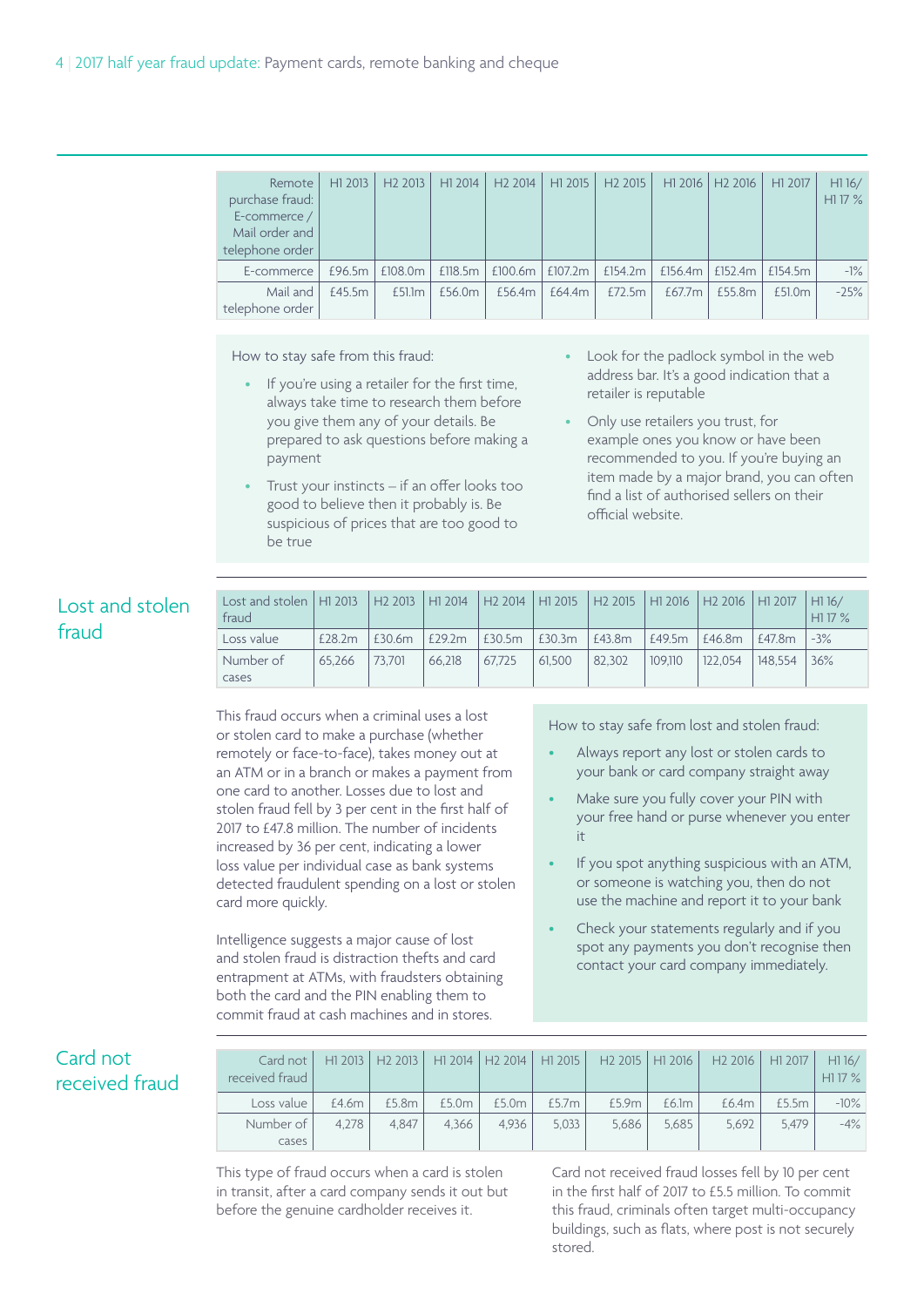How to stay safe from this fraud:

- If you are expecting a new card and it hasn't arrived, then call your bank or card company for an update
- Tell your bank or card issuer immediately if you move home. Ask Royal Mail to redirect

your post to your new home for at least a year

Be extra careful if you live in a property where other people have access to your mail such as a block of flats. In some cases your card company may arrange for you to collect your cards from a local branch.

### Counterfeit card fraud

| Counterfeit | H1 2013 | H <sub>2</sub> 2013 H <sub>1</sub> 2014 H <sub>2</sub> 2014 L |        |           | H <sub>1</sub> 2015 | H <sub>2</sub> 2015 |        | H1 H2 2016 H1 2017 |           | H116/  |
|-------------|---------|---------------------------------------------------------------|--------|-----------|---------------------|---------------------|--------|--------------------|-----------|--------|
| card fraud  |         |                                                               |        |           |                     |                     | 2016   |                    |           | H117%  |
| Loss value  | £23.3m  | £20.0m                                                        | £24.1m | £23.7 $m$ | £19.8m              | £25.9 $m$           | £21.3m | £15.7m             | £12.7 $m$ | $-40%$ |
| Number of I | 53.653  | 47.456                                                        | 49.924 | 49.355    | 39.711              | 46.310              | 58.268 | 50.329             | 43.431    | $-25%$ |
| cases       |         |                                                               |        |           |                     |                     |        |                    |           |        |

This fraud occurs when a fake card is created by a fraudster using compromised details from the magnetic stripe of a genuine card. This typically occurs because of criminals using a device to steal details from a UK-issued card at an ATM or unattended payment terminal, such as at a car park. A fake magnetic stripe card is then created to be used overseas in countries yet to upgrade to chip & PIN.

Counterfeit card fraud losses fell by 40 per cent to £12.7 million in the first half of 2017. This fall is likely due to the increased rollout of chip technology around the world, particularly in the US.

How to stay safe from counterfeit card fraud:

- Always protect your PIN by fully covering the keypad with your free hand or purse
- If you spot anything suspicious at an ATM or unattended terminal, or someone is watching you, then do not use the machine and report it to your bank
- Check your statements regularly and if you spot any payments you don't recognise then contact your card company immediately.

#### Card ID theft

| Card ID<br>theft          |        | H1 2013   H2 2013   H1 2014 |        | H2 2014 |        | $ $ H1 2015 $ $ H2 2015 $ $ H1 2016 $ $ H2 2016 $ $ H1 2017 $ $ H1 16/ |        |        |           | H1 17 % |
|---------------------------|--------|-----------------------------|--------|---------|--------|------------------------------------------------------------------------|--------|--------|-----------|---------|
| Loss value                | £18.1m | £18.6m                      | E14.7m | £15.2m  | £17.1m | £21.1m                                                                 | £20.5m | £19.5m | £15.7 $m$ | $-24%$  |
| Number of 14.644<br>cases |        | 16.074                      | 13.578 | 12.964  | 13.669 | 19.897                                                                 | 16.329 | 15.427 | 15.757    | $-4%$   |

Card ID theft occurs in two ways, through third-party applications or account takeover.

Third-party application fraud happens when a criminal uses stolen or fake documents to open an account in someone else's name.

Account takeover occurs when a criminal takes over another person's genuine card account. The criminal will gather information about the intended victim, often through impersonation scams, before contacting the bank or card issuer masquerading as the genuine cardholder.

Third party applications accounted for £5.6 million of card ID theft during the first half of 2017, down 34 per cent from £8.6 million in H1 2016. Account take-over accounted for £10.1 million of card ID theft, down 16 per cent from £12.0 million in the first half of 2017.

How to stay safe from card ID fraud:

- Don't be tricked into giving a fraudster access to your personal or financial information
- Never automatically click on a link in an unexpected email or text and always question uninvited approaches
- Look after your personal documents – keep them secure at home and rip up any bills or statements before you throw them away
- Check your credit record for any applications you don't recognise. You can do this by contacting a credit reference agency.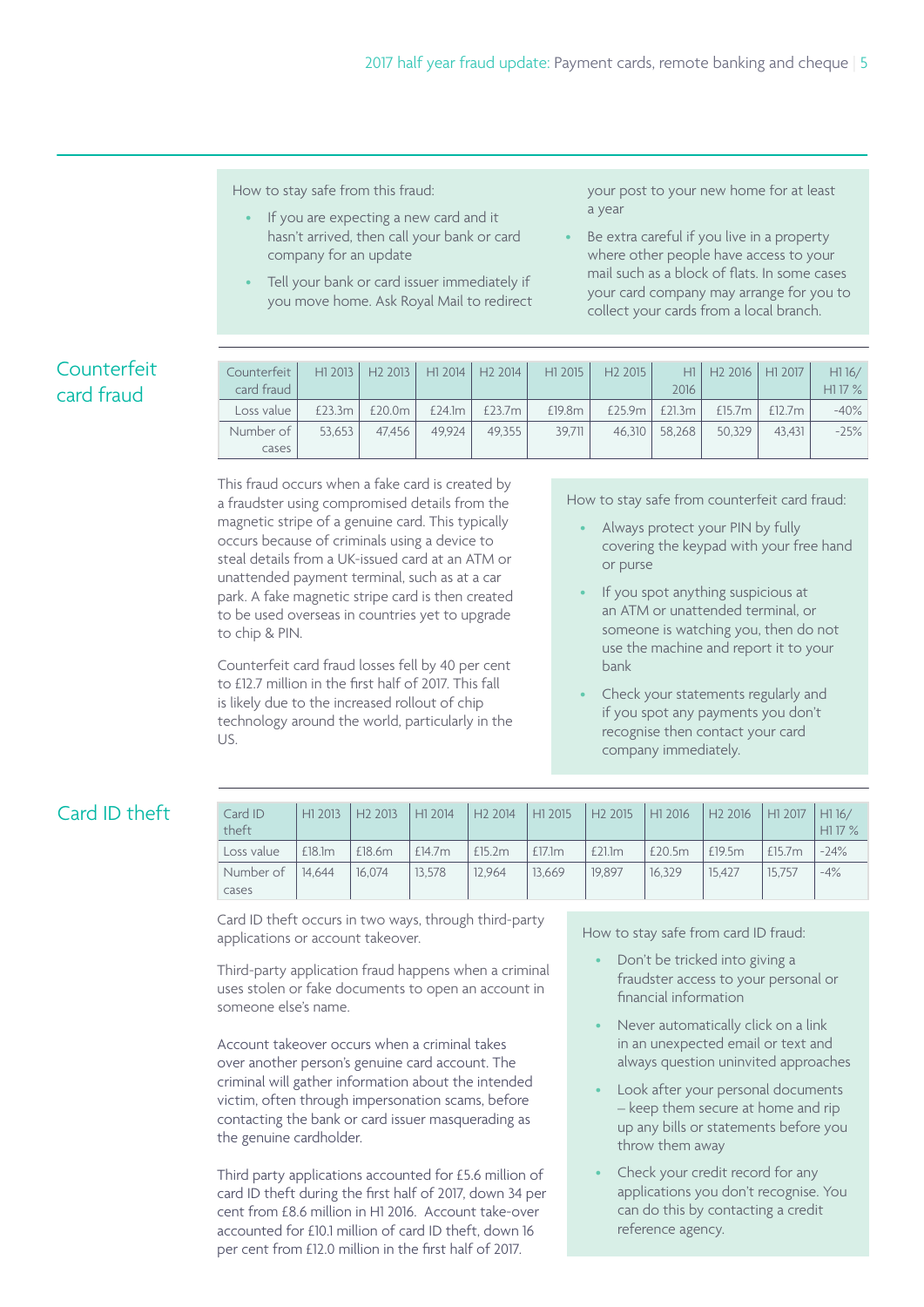#### Further card fraud analysis

Figures in the following sections relate to the places where the card was fraudulently used, rather than how the card or card details were compromised.

These figures are another way of breaking down the overall payment card fraud totals and are not in addition to those covered previously. Case volumes are not available for the place of misuse as one case can cover multiple places of misuse. This can lead to double counting. For example, a lost or stolen card could be used to make an ATM withdrawal and to purchase goods on the high street.

#### UK retail face-to-face card fraud

| UK retail I<br>face-to-<br>face fraud |  | H1 2013   H2 2013   H1 2014   H2 2014   H1 2015   H2 2015   H1 2016   H2 2016   H1 2017 |  |  |        | H116/<br>H117% |
|---------------------------------------|--|-----------------------------------------------------------------------------------------|--|--|--------|----------------|
| Loss value                            |  | £27.3m   £29.9m   £25.6m   £23.7m   £23.0m   £30.6m   £31.8m   £31.0m                   |  |  | £31.2m | $-2\%$         |

UK retail face-to-face fraud covers all transactions that occur in person in a UK shop.

Most of this fraud takes place using cards obtained through more basic techniques, with fraudsters finding ways of stealing both the card and PIN to carry out fraudulent transactions in shops. This includes criminals targeting cards and PINs through distraction thefts and entrapment devices at ATMs combined with shoulder surfing or PIN pad cameras. Criminals also use methods to dupe victims into handing over their cards on their own doorstep.

Contactless fraud covers fraud on both contactless cards and mobile devices. Fraud on contactless cards and devices remains low with £5.6 million of losses during the first half of 2017, compared to spending of £23.23 billion over the same period.

This is equivalent to 2.4p in every £100 spent using contactless technology and is a decrease on the same period in 2016 when it was 3.1p in every £100. Fraud on contactless cards and devices represents just 1.9 per cent of overall card fraud.

#### UK cash machine fraud

| machine<br>fraud | UK cash   H1 2013   H2 2013   H1 2014   H2 2014   H1 2015   H2 2015   H1 2016   H2 2016   H1 2017   H1 16/H1 |  |  |  | $17\%$ |
|------------------|--------------------------------------------------------------------------------------------------------------|--|--|--|--------|
| Loss value       | E16.2m   E15.7m   E14.3m   E13.0m   E14.9m   E17.8m   E20.6m   E22.5m   E20.5m                               |  |  |  | $0\%$  |

These figures show how much fraud took place at cash machines in the UK using a compromised card. In all cases the fraudster would need to have access to the genuine PIN and card.

Losses at UK cash machines remained steady at

£20.5 million in the first half of 2017.

Intelligence suggests much of this fraud is due to distraction thefts and card entrapment at ATMs, with fraudsters obtaining both the card and the PIN which enables them to make fraudulent cash withdrawals.

#### Domestic and international card fraud

| Domestic / I<br>International<br>split | $H1$ 2013  |  |                                   | H2 2013 H1 2014 H2 2014 H1 2015 H2 2015 L |           |         | H1 2016 H2 2016 | H1 2017 | H116/<br>H117<br>$\%$ |
|----------------------------------------|------------|--|-----------------------------------|-------------------------------------------|-----------|---------|-----------------|---------|-----------------------|
| UK fraud                               | £155.9 $m$ |  |                                   | £172.4m   £175.1m   £153.6m   £164.6m     | £215.1m   | £215.2m | £202.7m         | £205.3m | $-5\%$                |
| International<br>fraud                 | £60.2m     |  | $f$ 61.8m   $f$ 72.5m   $f$ 77.8m | £80.1m                                    | £108.4m l | £106.3m | £93.9m          | £82.0m  | $-23%$                |

These figures provide a breakdown of fraud committed on a UK issued credit, debit or charge card split between UK or international fraud spending location.

Intelligence suggests that much of the decline in international fraud is due to the roll out of chip and PIN technology around the world.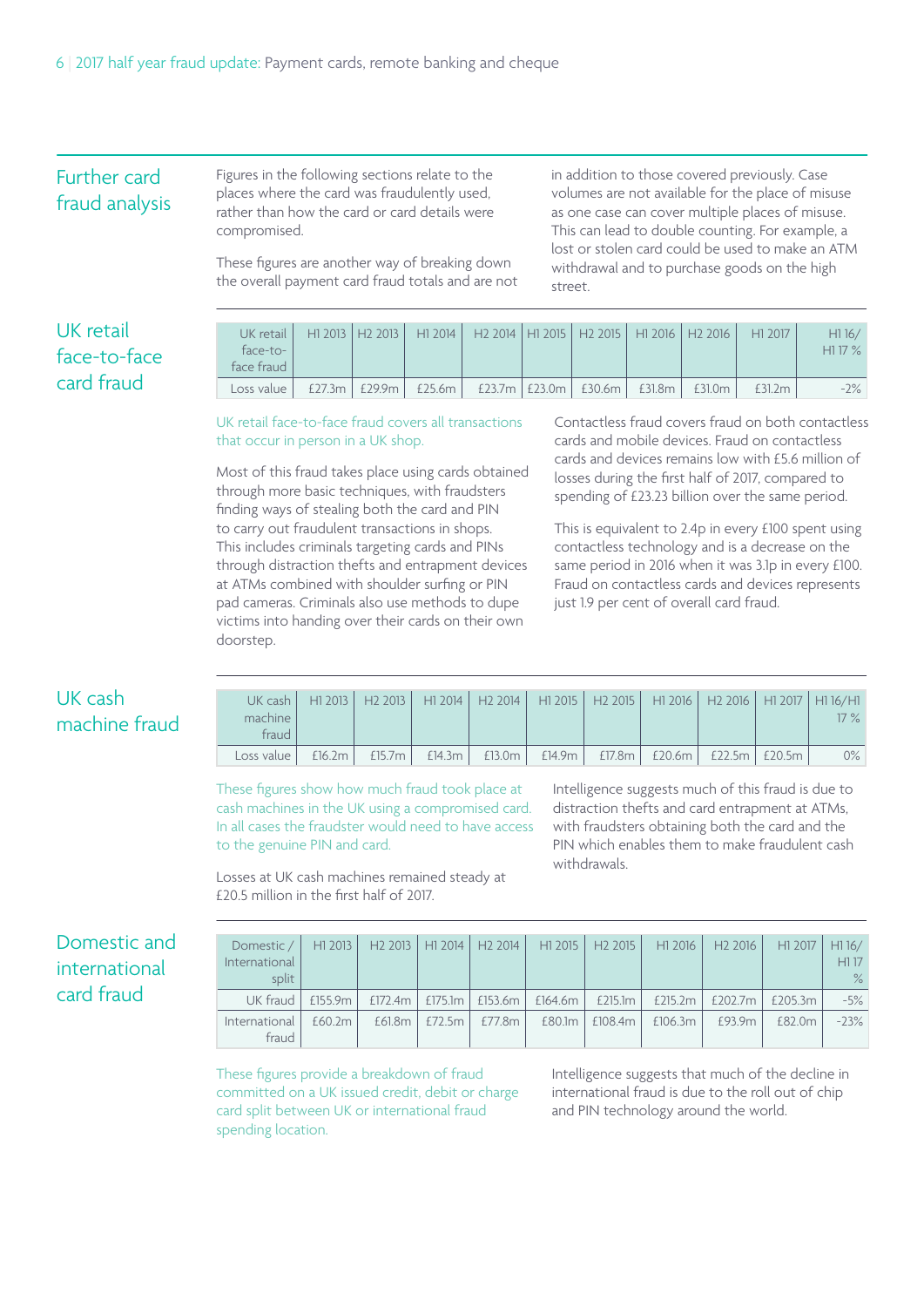### Remote banking fraud

| O |  |
|---|--|

| Total remote<br>banking<br>fraud | H1 2013 | H2 2013 | H1 2014 | H <sub>2</sub> 2014 | H1 2015 | H <sub>2</sub> 2015 | H1 2016 | H <sub>2</sub> 2016 | H1 2017 | H116/<br>H1 17 % |
|----------------------------------|---------|---------|---------|---------------------|---------|---------------------|---------|---------------------|---------|------------------|
| Prevented<br>Value               | N/A     | N/A     | N/A     | N/A                 | £311.3m | £213.3m             | £103.2m | £102.2m             | £160.2m | 55%              |
| Loss value                       | £31.7m  | £40.1m  | £47.3m  | £51.0m              | £66.2m  | £102.4m             | £71.5m  | £65.6m              | £73.8m  | 3%               |
| Number of<br>cases               | 9.566   | 9,829   | 10.908  | 10,911              | 13.971  | 19.335              | 17,687  | 15.705              | 18.848  | 7%               |

Remote banking fraud losses are collated in three categories: internet, phone and mobile banking. It occurs when the fraudster gains access to an individual's bank account and transfers money out of it.

Remote banking fraud totalled £73.8 million in the first half of 2017, a 3 per cent rise from £71.5 million in January to June 2016.

A total of £160.2 million of attempted remote banking fraud was stopped by bank security systems during the first half of the year. This is equivalent to £6.84 in every £10 of fraud attempted being prevented.

The proportion of prevented fraud has risen from £5.91 in every £10 during the same period in 2016.

In addition, 22 per cent (£16.4 million) of the losses across all remote banking channels were recovered after the incident.

The finance industry is tackling remote banking fraud by:

- Investing in new, innovative security tools, including ever more sophisticated ways of authenticating customers, such as using biometrics and customer behaviour analysis
- Providing customers free security software, which many banks offer
- Investing in the Take Five to Stop Fraud campaign to educate customers on how they can protect themselves from fraud
- Sharing intelligence and information on this type of fraud so that security systems can be adapted to stop the latest threats
- Working with law enforcement, the telecommunications industry and other key stakeholders to further improve security and to identify and prosecute the perpetrators.

| Internet      |  |
|---------------|--|
| banking fraud |  |

| Internet<br>banking fraud | H1 2013 | H2 2013 |        |       |                     | H1 2014   H2 2014   H1 2015   H2 2015   H1 2016   H2 2016   H1 2017 |        |                          |        | H116/<br>H117% |
|---------------------------|---------|---------|--------|-------|---------------------|---------------------------------------------------------------------|--------|--------------------------|--------|----------------|
| Loss value                | £25.5m  | £33.3m  | £39.9m |       | $f41.6m$   $f50.4m$ | £83.1m                                                              | £56.1m | $£45.6m$ $\mid$ $£55.5m$ |        | $-1\%$         |
| Number of I               | 6.770   | 7.029   | 8.150  | 7.891 | 8.417               | 11.274                                                              | 11.195 | 8.893                    | 11.725 | 5%             |
| cases                     |         |         |        |       |                     |                                                                     |        |                          |        |                |

This type of fraud occurs when a fraudster gains access to a customer's online bank account and transfers money from it.

This is typically done by fraudsters tricking customers into revealing their security details through scam phone calls, texts and email, or details obtained through malware, which are then used to access a customer's online account.

Losses due to internet banking fraud fell by 1 per cent in the first half of 2017 to £55.5 million, while the number of cases increased by 5 per cent.

In addition, 23 per cent (£12.7 million) of the losses across internet banking were recovered after the incident.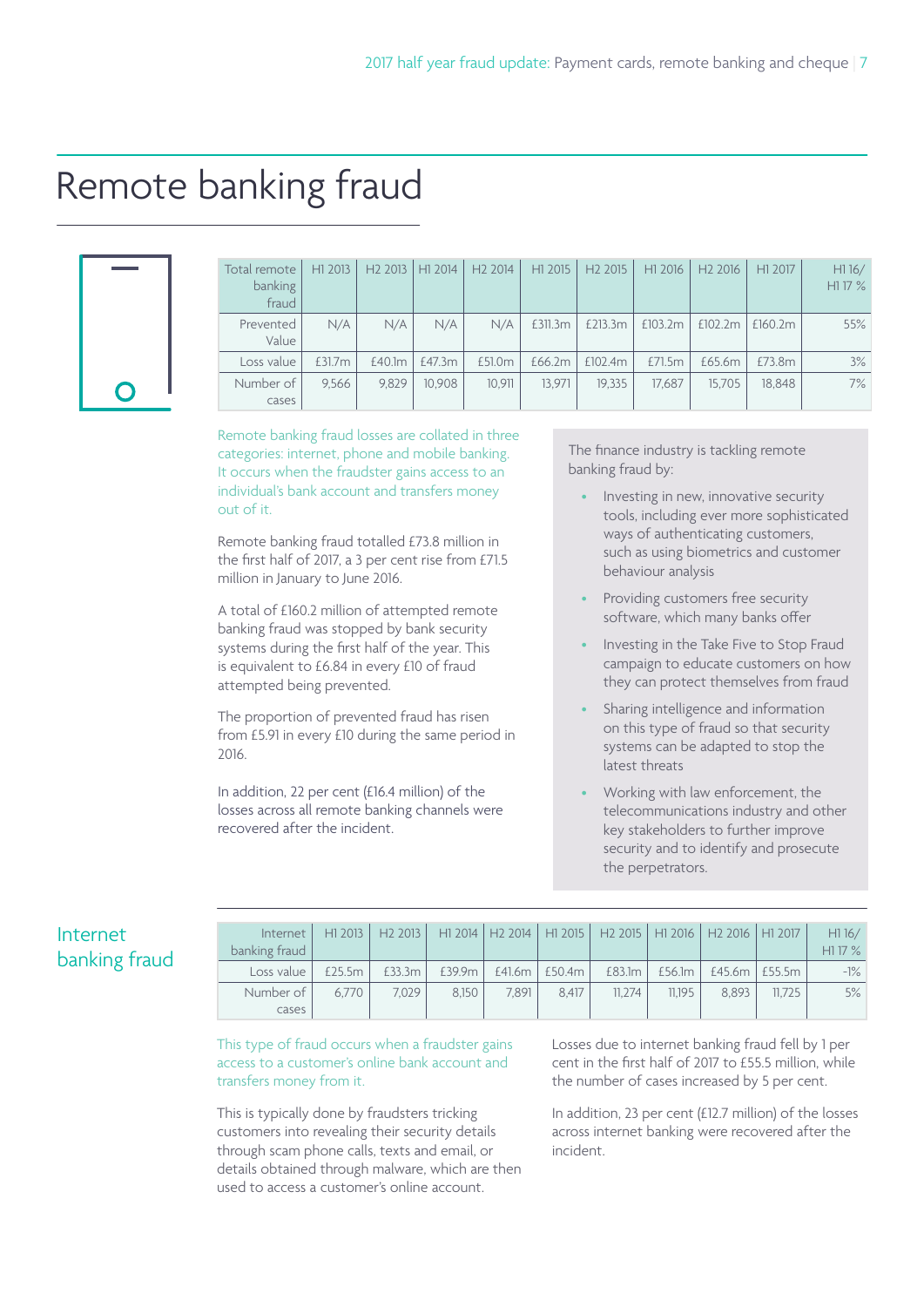How to stay safe from internet banking fraud:

- Don't be tricked into giving a fraudster access to your personal or security details
- Never automatically click on a link in an unexpected email or text and always question uninvited approaches
- Remember that your bank or the police will never call you to ask for you full online banking password
- Ensure you have the most up-to-date security software installed on your computer, including anti-virus. Some banks offer free security software so check your bank's website for details.

#### Telephone banking fraud

| Telephone   H1 2013   H2 2013   H1 2014 |       |       |       |       | $H2$   $H1$ 2015 |                | $H2$   $H1$ 2016 |        |        | $H2$   H1 2017   H1 16/H1 17 % |
|-----------------------------------------|-------|-------|-------|-------|------------------|----------------|------------------|--------|--------|--------------------------------|
| banking fraud                           |       |       |       | 2014  |                  | 2015           |                  | 2016   |        |                                |
| Loss value                              | £6.2m | £6.9m | £7.4m | £9.4m | £14.7m           | $ $ £17.6m $ $ | £13.1m           | £16.5m | £15.6m | 19%                            |
| Number of                               | 2.796 | 2.800 | 2,758 | 3,020 | 4.777            | 6.603          | 4.949            | 5.546  | 5,273  | $7\%$                          |
| cases                                   |       |       |       |       |                  |                |                  |        |        |                                |

This fraud occurs when a fraudster gains access to a customer's phone banking account and transfers money from it.

Losses due to phone banking fraud rose totalled £15.6 million in the first half of 2017, a 19% rise on the same period in 2016.

In addition, 19 per cent (3.0million) of the losses across telephone banking were recovered after the incident.

Intelligence suggests that criminals have shifted their focus away from using malware which targets online banking systems, to using compromised details to take money from accounts using the telephone banking service.

How to stay safe from phone banking fraud:

- Never disclose security details, such as your full banking password. A genuine financial provider or organisation will never ask you for these in an email, on the phone or in writing
- Don't assume the person on the phone is who they say they are. Just because someone knows your basic details (such as your name and address or even your mother's maiden name), it doesn't mean they are genuine.

#### Mobile banking fraud

| Mobile<br>banking<br>fraud | H1 2013 | H <sub>2</sub> 2013 | H1 2014 | H <sub>2</sub> 2014 | H1 2015 | H <sub>2</sub> 2015 | H1 2016 | H <sub>2</sub> 2016 | H1 2017 | H116/<br>H1 17 % |
|----------------------------|---------|---------------------|---------|---------------------|---------|---------------------|---------|---------------------|---------|------------------|
| Loss<br>value              | N/A     | N/A                 | N/A     | N/A                 | £1.0m   | £1.8m               | £2.2m   | £3.5m               | £2.6m   | 19%              |
| Number<br>of cases         | N/A     | N/A                 | N/A     | N/A                 | 777     | 1.458               | 1.543   | 1.266               | 1.850   | 20%              |

These are fraudulent payments or attempts made via mobile banking services accessed only through a banking app downloaded to a mobile device. It also includes any frauds made via an SMS payment but excludes mobile web browser banking and browser based banking apps.

Losses due to mobile banking fraud totalled £2.6 million in the first half of 2017, a 19 per cent rise on the same period in 2016. The rise in fraud reflects the growing number of customers using mobile banking and a larger offering of mobile banking facilities by banks.

In addition, 23 per cent (£0.6 million) of the losses across mobile banking were recovered after the incident.

How to stay safe from mobile banking fraud:

- Don't be tricked into giving a fraudster access to your personal or security details. Never automatically click on a link in an unexpected email or text and always question uninvited approaches
- Be wary of text messages that encourage you urgently to visit a website or call a number to verify or update your details.